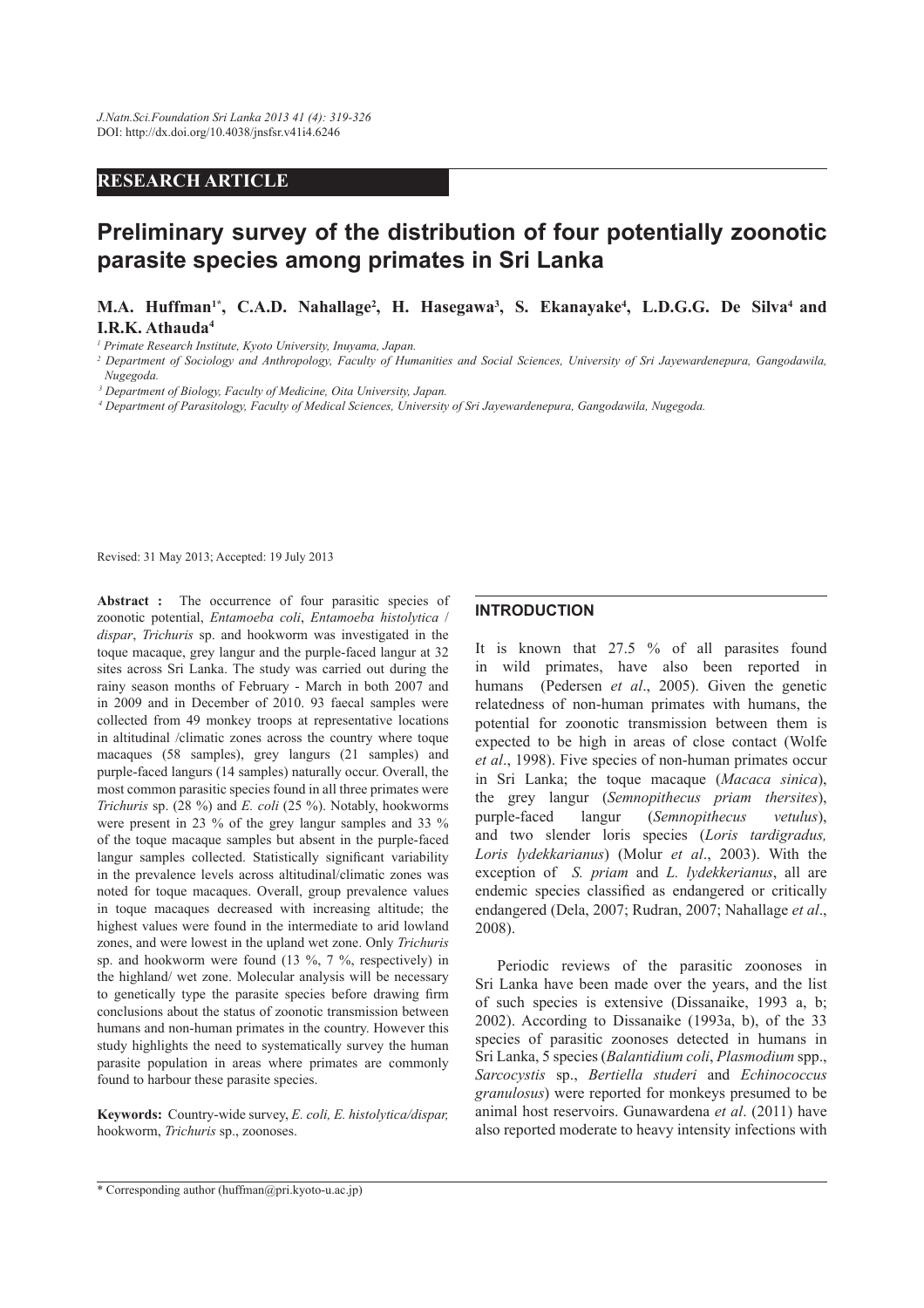potentially zoonotic nematodes, *Ascaris lumbricoides*, *Trichuris trichiura* and hookworm in children living in five districts of the plantation sector, namely, Nuwara Eliya, Ratnapura, Kandy, Badulla and Kegalle. In a hospital in Colombo, *Cryptosporidium* sp., *A. lumbricoides*, *T. trichiura*, *Giardia lamblia*, *Entamoeba histolytica* and hookworms were detected and significantly associated with diarrhoea in young children (Perera *et al*., 1999). The first case of human infection due to *B. studeri* in Sri Lanka was reported from the Central Province (Edirisinghe & Kumaranjan, 1976). Thereafter, several cases were reported from the Southern Province (Weerasooriya *et al*., 1988; Karunaweera *et al*., 2001) and Sabaragamuwa Province (Morawakkorale *et al*., 2006). According to Karunaweera *et al*. (2001), *B. studeri*  infection of children in the Dikwella area along the southern coast was 'presumably transmitted from the toque macaque or grey langur'. However, grey langurs are only found in the lowland dry zone, so the toque macaque is more likely to be the reservoir host for these transmissions.

 Investigations into the naturally occurring parasites of monkeys in Sri Lanka is limited mainly to the



**Figure 1:** Sites of faecal sample collection *et al.*, 2010).

archaeological site of Polonnaruwa (Dewit *et al*., 1991; Ekanayake *et al*., 2006, 2007), located in the lowland arid zone in the North Central Province. Of the parasite species reported at Polonnaruwa, *E. coli* was found only in toque macaques and *T. trichiura* was found in toque macaques, grey langurs and purple-faced langurs. Other primate parasite species of potential anthropozoonotic importance that were not listed by Dissanaike were reported at Polonnaruwa, including *Cryptosporidium parvum*, *E. histolytica* /*dispar* and *Entamoeba* sp., (Dewit *et al*., 1991; Ekanayake *et al*., 2006).

 Zoonoses potentially have a significant impact on the health and well-being of both human populations and the co-existing primate populations (Jones-Engel *et al*., 2004; Pederson & Fenton, 2006; Gasser *et al*., 2009). Given the growing degree of contact between humans and monkeys in Sri Lanka due to deforestation, human population growth, expansion of various rural development projects (Nahallage *et al*., 2008; Nahallage & Huffman, 2012), and the limited information on the parasites of Sri Lankan primates, there is an urgent need to better understand the status of potential zoonotic infections in monkeys through the monitoring of primate populations across the country. This is important for both human health and primate conservation efforts (Daszack *et al*., 2000; Patz *et al*., 2000). To address this need, the occurrence of four typical intestinal parasite, species of zoonotic importance to humans (*Entamoeba coli*, *E. histolytica* / *dispar, Trichuris* sp. and hookworm), known to be shared by many primate species (Huffman & Chapman, 2009; Lane *et al*., 2011; Cooper *et al*., 2012) was investigated by surveying three non-human primate species in Sri Lanka across a range of altitudinal and climatic zones.

### **METHODS AND MATERIALS**

#### **Study area**

The faecal samples were collected from 32 sites from 49 different primate troops (Table 1, Figure 1). The sites reasonably represent the different altitudinal / climatic zones across the country where these primate species naturally occur. These altitudinal / climatic zones partition the country by altitude into three peneplains [lowland  $(0 - 270$  masl), upland  $(270 - 1060$  masl) and highland (1060 − 2420 masl)] (Crusz, 1986; Vitanage, 1970), and by trends in rainfall (wet zone: > 1900 mm/ year; intermediate zone: between 1250 – 1900 mm / year; dry and arid zone: < 1250 mm/year) (Beenaerts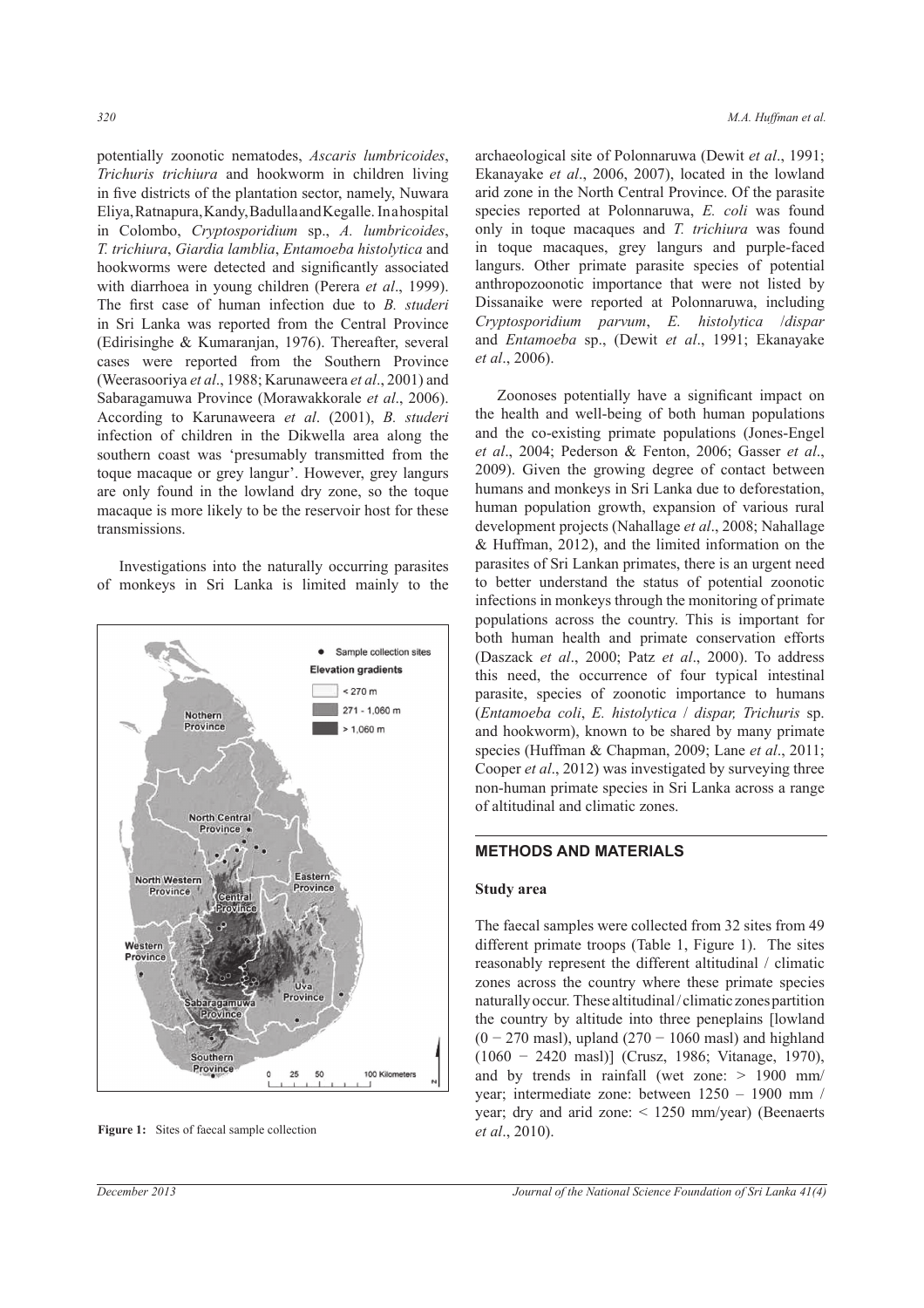| <b>Table 1:</b> Collection sites, elevation, altitudinal / climatic classification and the number of samples collected from three primate species across |  |  |  |  |  |
|----------------------------------------------------------------------------------------------------------------------------------------------------------|--|--|--|--|--|
| Sri Lanka-                                                                                                                                               |  |  |  |  |  |

| Province      | District     | Site                          | Elevation<br>(masl) | Altitudinal /<br>climatic zone                  | Toque<br>macaque<br>$(N = 58)$ | Grey<br>langur<br>$(N = 21)$ | Purple - faced<br>langur<br>$(N = 14)$ |
|---------------|--------------|-------------------------------|---------------------|-------------------------------------------------|--------------------------------|------------------------------|----------------------------------------|
| Central       | Kandy        | Kadugannawa                   | 373<br>Upland / Wet |                                                 | 3                              |                              |                                        |
|               |              | Kandy                         | 523                 | Upland / Wet                                    | 8                              |                              |                                        |
|               | Matale       | Dambulla                      | 186                 | Lowland / Intermediate                          | 6                              |                              |                                        |
|               |              | Jathika Namal                 |                     |                                                 |                                |                              |                                        |
|               |              | Uyana                         | 600                 | Lowland / Intermediate                          |                                | $\mathfrak{2}$               |                                        |
|               | Nuwara Eliya | <b>Edition Patana</b>         | 1450                | Highland / Wet                                  | $\mathbf{1}$                   |                              |                                        |
|               |              | Hakgalla Gardens              | 1704                | Highland / Wet                                  | 3                              |                              | 3                                      |
|               |              | <b>Horton Plains</b>          | 2300                | Highland / Wet                                  |                                |                              | 3                                      |
|               |              | Keerthibandarapura            | 405                 | Lowland / Dry                                   |                                | $\mathfrak{Z}$               |                                        |
|               |              | Ohiya                         | 1786                | Highland / Wet                                  | 4                              |                              | $\mathbf{1}$                           |
|               |              | Pathana Kovil                 | 1134                | Highland / Wet                                  | 3                              |                              |                                        |
|               |              | Pattipola                     | 1990                | Highland / Wet                                  |                                |                              | $\mathbf{1}$                           |
|               |              | Peradeniya                    | 492                 | Upland / Wet                                    | $\overline{4}$                 |                              |                                        |
|               |              | Ratkarawwa                    | 1145                | Highland / Wet                                  | 1                              |                              |                                        |
|               |              | Sita Eliya Kovil              | 1760                | Highland / Wet                                  | 1                              |                              |                                        |
|               |              | Wewakele Temple               | 690                 | Upland / Wet                                    | 1                              |                              |                                        |
| North Central | Polonnaruwa  | Kaudulla NP                   | 75                  | Lowland / Dry                                   | 1                              | $\mathbf{1}$                 |                                        |
|               |              | Minneriya NP                  | 131                 | Lowland / Dry                                   | 3                              | $\overline{2}$               |                                        |
|               |              | Giritale                      | 106                 | Lowland / Dry                                   | $\overline{4}$                 | $\overline{4}$               |                                        |
|               |              | Polonnaruwa                   | 56                  | Lowland / Dry                                   |                                |                              | $\mathbf{1}$                           |
|               |              | Sigiriya Junction             | 300                 | Lowland / Dry                                   |                                | $\overline{c}$               |                                        |
|               |              | Galoya                        | 97                  | $\operatorname{Lowland}$ / $\operatorname{Dry}$ |                                | $\mathfrak{2}$               |                                        |
| Subaragamuwa  | Ratnapura    | Uda Walawa                    | 97                  | Lowland / Dry                                   | $\overline{4}$                 | 3                            |                                        |
|               |              | Venture Estate                | 1281                | Highland / Wet                                  | $\mathbf{1}$                   |                              |                                        |
| Southern      | Hambantota   | Bundala NP                    | $\,$ 8 $\,$         | Lowland / Arid                                  | $\mathbf{1}$                   | $\mathfrak{2}$               |                                        |
|               | Matara       | Matara Dhamhalla              | $\overline{c}$      | Lowland / Wet                                   |                                |                              | $\mathbf{1}$                           |
|               |              | Matara Thihagoda              | $\overline{c}$      | Lowland / Wet                                   |                                |                              | $\mathbf{1}$                           |
| Uva           | Badulla      | Haldummulla                   | 1038                | Highland / Wet                                  | $\mathbf{1}$                   |                              |                                        |
|               | Monaragala   | Kataragama Town               | 150                 | Lowland / Arid                                  | $\mathbf{1}$                   |                              |                                        |
|               |              | Kataragama                    |                     |                                                 |                                |                              |                                        |
|               |              | Vadehitikanda                 | 391                 | Lowland / Arid                                  | $\sqrt{2}$                     |                              |                                        |
|               |              | Yala Paranagantota            | 100                 | Lowland / Arid                                  | 5                              |                              |                                        |
| Western       | Colombo      | Boralasgamuwa<br>Univ. of Sri | 12                  | Lowland / Wet                                   |                                |                              | $\mathbf{1}$                           |
|               |              | Jayawardenepura               | 20                  | Lowland / Wet                                   |                                | $\mathfrak{2}$               |                                        |

### **Study Subjects**

Four parasite species of zoonotic potential, *E. coli*, *E. histolytica* / *dispar*, *Trichuris* sp. and hookworm in groups of toque macaque (Sinhalese: rilawa, Tamil: kurangu), grey langur (S: wandura / konda wandura, heli wandura, T: mundi / mundi-kurangu) and purplefaced langur (S: kalu wandura, T: mundi) were the target species of this investigation. These primate species were easily identified by their distinct morphological characteristics (Figure 2). The distribution of each primate species is particular to its ecologically influenced habitat preference. While the toque macaque and purple-faced langur can be found in most of the altitudinal / climatic zones, the grey langur is restricted to lowland dry and arid regions, mainly in the north, east and southeast areas of the country (Nahallage *et al*., 2008). The toque macaque and grey langur spent much of their time on the ground when moving between feeding sites and / or when resting. In contrast, the purple-faced langur rarely came to the ground, mostly travelling, feeding, resting and sleeping in the trees.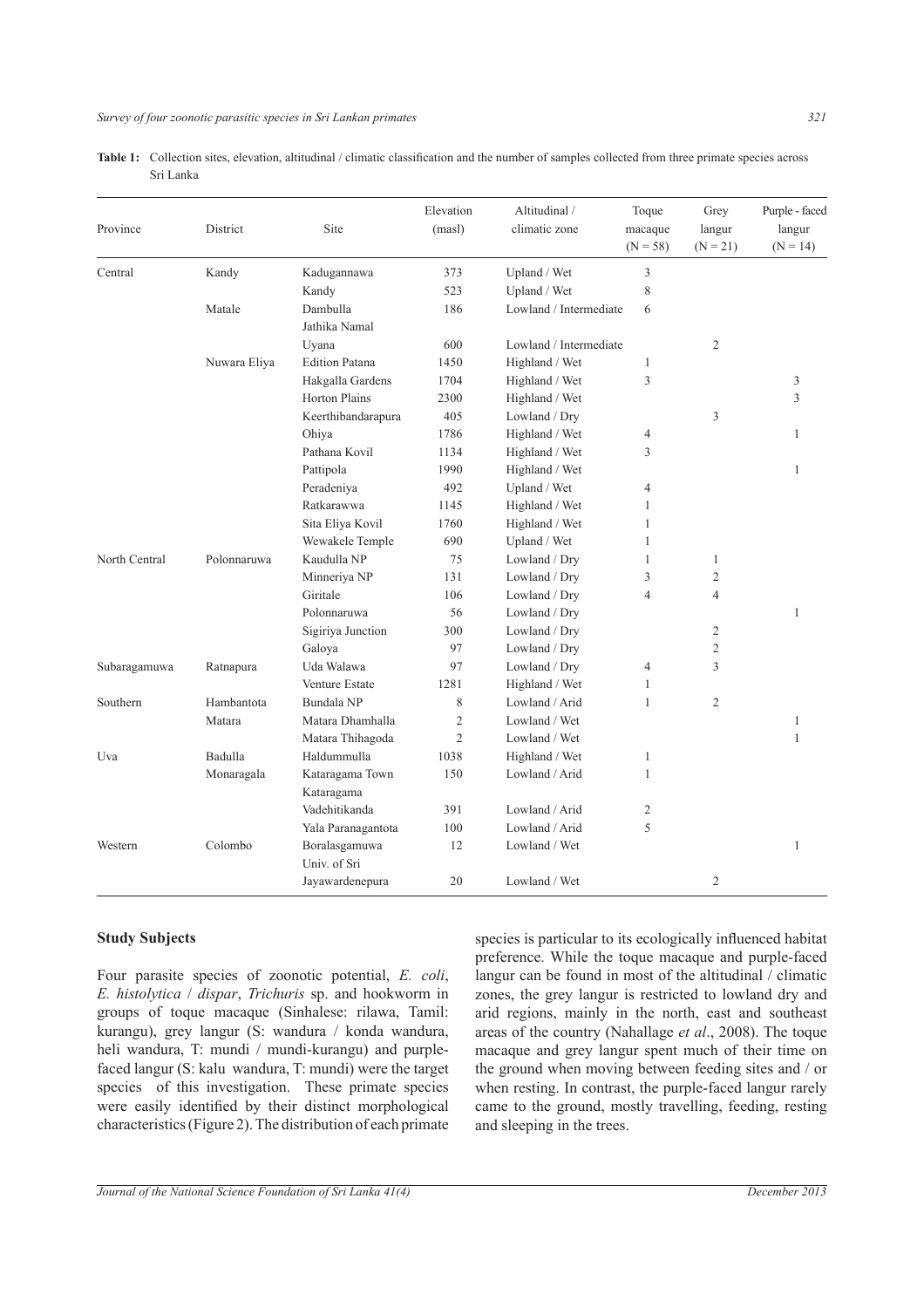

**Figure 2**: The three primate host species (top)

Parasites identified from the feacal samples. 1. *Entamoeba coli*. 2. *Entamoeba histolytica* / *dispar*. 3. *Trichuris* sp. 4. hookworm (Scale: 25 μm for 1 and 2; 50 μm for 3 and 4) (bottom)

The substrate preferences will influence the host's susceptibility to being infected, depending on the transmission and life-cycle characteristics of the infecting organism. All four species of zoonotic potential investigated here have direct transmission routes, i.e. no intermediate host is required for development to the infective stage. Hookworm transmission occurs through penetration of the skin (feet), making travel on the ground the primary substrate of contact (Marquardt *et al*., 2000). *E. coli*, *E. histolytica* / *dispar*, *Trichuris* sp. occurs through oral ingestion of cysts or eggs *via*  faecal-contaminated water, food or hands (Marquardt *et al*., 2000). In this case, infection can occur with or without direct contact with the ground.

### **Sample collection**

Fresh faecal samples were collected opportunistically during the rainy season months of February - March in 2007 and 2009 and in December 2010. The rainy season was selected to avoid seasonal bias across the study periods, ensuring the best possible comparison of parasite species prevalence. The samples were typically collected while following a group, most often with no other primate species in the area. Two to three samples were collected from each faecal material, and one sample was used for a separate primate phylogenetic study.

 Permission to conduct this research and for sending the primate faecal samples on a one time basis to Japan for comparative research purposes was granted by the Department of Wildlife Conservation, Sri Lanka. The research was conducted according to local laws and conformed to the ethical standards set out in the Guidelines of Research on Primates in the Wild established by the Primate Research Institute of Kyoto University, Japan (2008).

 Samples were collected fresh, as noted by consistency and moistness. The top layers (without soil) of the faecal samples  $(2 - 8)$  g) were collected immediately after defaecation, placed in a sealed vial to prevent contamination and filled up to the top with 10 % formalin and mixed thoroughly, typically within 5 h after collection. Samples were stored in a dark place in the laboratory until examined.

# **Examination of faecal specimens**

The faecal specimens were analyzed in the Department of Parasitology, Faculty of Medical Sciences, University of Sri Jayawardenepura, Nugegoda and the Department of Biology, Faculty of Medicine, Oita University, Oita, Japan. Both laboratories used a modified version of the formol-ether concentration method (Ritchie, 1948). Contents of the sediments of the concentrated samples were examined. Identification of cysts of protozoans and eggs of helminths were carried out under the light microscope based on their morphology.

### **Quantitative analysis**

Since monkeys could not be individually identified, calculation of individual prevalence was not possible. Although it was highly unlikely that the same individual was sampled more than once in a group since the number of samples collected for any one group was usually small, and were collected within a short period of time, the sample prevalence and species richness was calculated. Prevalence was calculated as the percent of samples positive for species  $X /$  total number of samples collected. Prevalence was analyzed with respect to host species and altitudinal / climatic distribution. The level of statistical significance was set at  $p > 0.05$ . Fishers exact test was used for all statistical comparisons.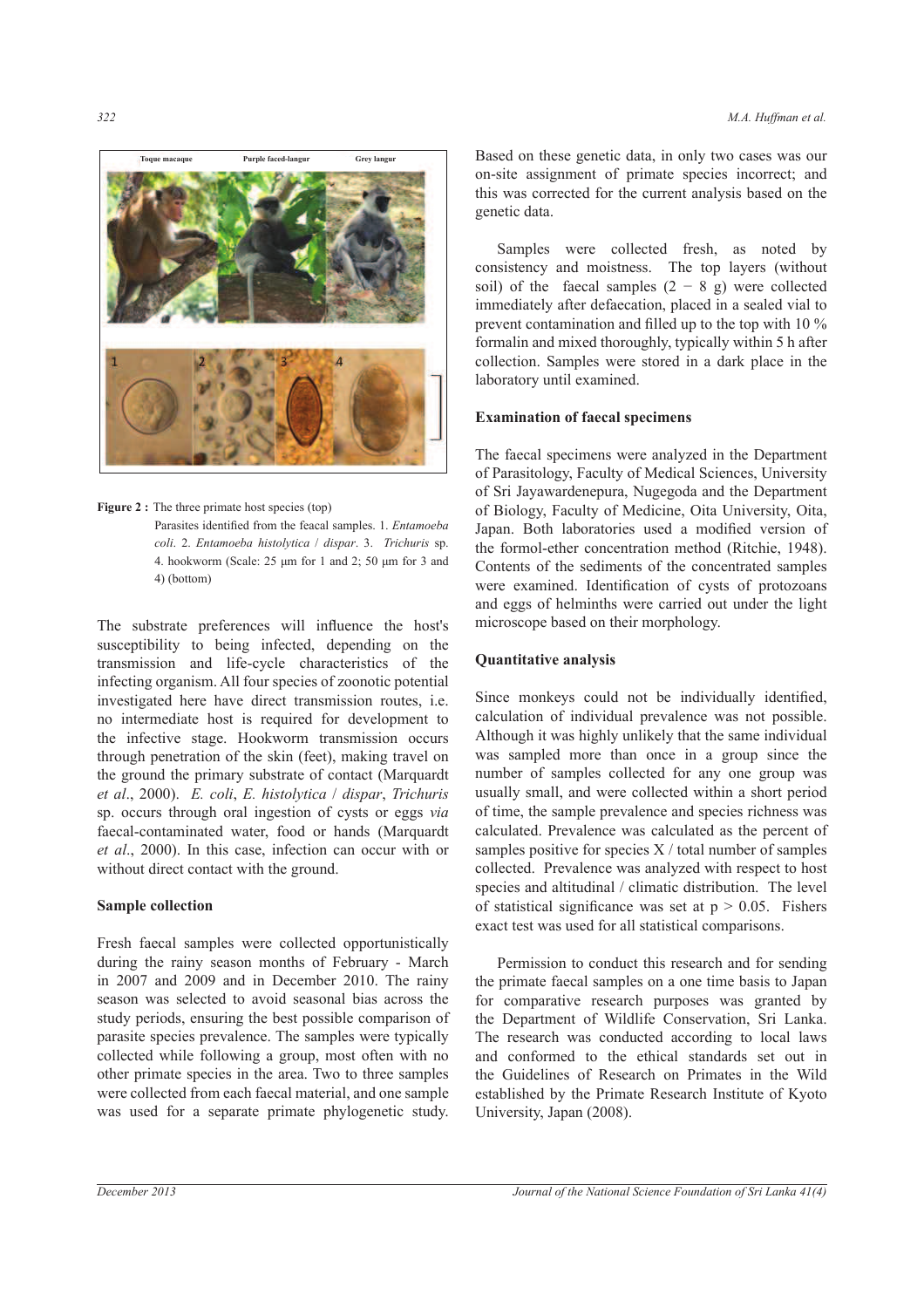### **RESULTS**

#### **Parasite species prevalence**

In total, 93 faecal samples were collected from toque macaques, grey langurs and purple-faced langurs in their natural habitats from 49 different troops at 32 sites in the Central, North Central, Subaragamuwa, Southern, Uva and Western Provinces (Figure 1). Due to the opportunistic nature of the sampling, there was wide variation in the number of samples obtained from a troop (mean 2.1; range,  $1 - 6$ ; Table 1). Figure 2 shows the sample prevalence of cysts of *E. coli* and *E. histolytica* / *dispar* and the eggs of *Trichuris* sp. and hookworm detected in the three primate species. The most prevalent of the potentially zoonotic species found in the pooled data were *Trichuris* sp. (28 %), hookworm (26 %) and *E. coli* (25 %; bottom line of Table 2). The prevalence of *E. histolytica* / *dispar* (10 %) was less than half of the other species. While *Trichuris* sp. was most prevalent in the two langur species, hookworm was totally absent from the arboreal purple-faced langur. In contrast, purple-faced langurs had the highest prevalence for *E. histolytica* / *dispar*, being 4 and 6 times more prevalent than in toque macaques and grey langurs, respectively. By primate species, the most prevalent potentially zoonotic species was the hookworm for toque macaques, and *Trichuris* sp. for grey langurs and purplefaced langurs.

### **Altitudinal / climatic zone prevalence variation in toque macaques**

For the analysis of altitudinal and climatic zone variation in prevalence, adequate data was available only for the toque macaque. Overall trends between the three lowland zones (intermediate / dry / arid) were similar

**Table 2:** Sample prevalence of four potentially zoonotic species in three primate hosts

| Host                    | E. coli<br>No. positive $(\% )$ | E. histolytica/ dispar<br>No. positive $(\% )$ | Trichuris sp.<br>No. positive $(\% )$ | Hookworm<br>No. positive $(\% )$ | Samples<br>No. examined | Troops<br>No. examined |
|-------------------------|---------------------------------|------------------------------------------------|---------------------------------------|----------------------------------|-------------------------|------------------------|
| Toque macaques          | 15 (25)                         | 4(7)                                           | 13(22)                                | 19(33)                           | 58                      | 28                     |
| Grey langurs            | 4(19)                           | 1(5)                                           | 8 (38)                                | 5(23)                            | 21                      | 10                     |
| Purple-faced<br>langurs | 4(29)                           | 4(29)                                          | 5(36)                                 | $\theta$                         | 14                      | 11                     |
| Pooled data             | 23(25)                          | 9(10)                                          | 26(28)                                | 24(26)                           | 93                      | 49                     |



Figure 3 : Inter-altitudinal/climatic variation in prevalence levels of four potential zoonotic species in the toque macaque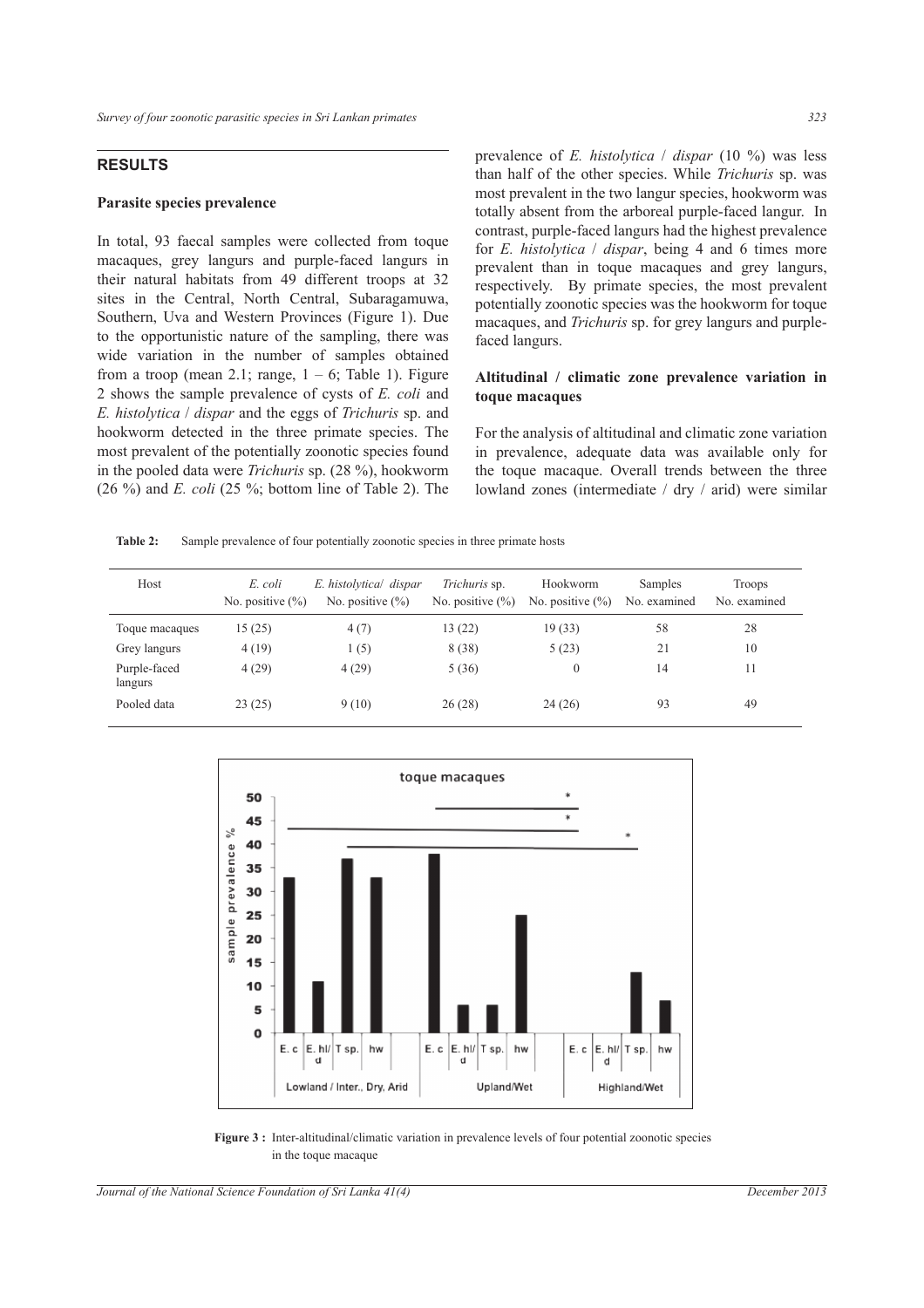and the data were therefore pooled together into one zone and compared with upland/wet and highland / wet zones, respectively. The overall group prevalence values decreased with increasing altitude (Figure 3). The highest prevalence values were noted in the intermediate to arid lowland zones, decreasing in the upland wet zone, with only *Trichuris* sp. and hookworm found in the highland / wet zone. Significant differences were noted for *E. coli* (highland  $\le$  lowland,  $p = 0.02$ ; highland  $\le$  upland,  $p = 0.02$ , Fisher's exact test), *Trichuris* sp. (upland < lowland,  $p = 0.03$ ) and hookworm (highland < lowland,  $p = 0.07$ , significant trend). No significant differences were noted for *E. histolytica* / *dispar*, but it should be noted that amoeba cysts were not detected in any of the samples collected from the highland wet zone. Compared to the other three species, *E. histolytica* / *dispar* prevalence was consistently low across all zones (Figure 3).

### **DISCUSSION AND CONCLUSION**

The knowledge on potentially zoonotic or otherwise parasitic species in Sri Lankan primates comes mainly from Polonnaruwa in the North Central Province, a lowland, arid habitat (Dewit *et al*., 1991; Ekanayake *et al*., 2006; 2007). This is the first extensive multiple site survey of potentially zoonotic species in nonhuman primates to be conducted in Sri Lanka. While the primate hosts' distribution across the country is influenced by altitudinal and climatic factors (Nahallage *et al*., 2008), at least one, but often two or even all three primate hosts, when found together, were infected with these four species at multiple sites across the country. This reflects the need for a systematic survey of the status of zoonoses of primate origin in the human populations of these areas where human-primate interactions are high (Jones-Engel, 2008; Nahallage *et al*., 2008; Nahallage & Huffman, 2012).

 As expected, the prevalence of potentially zoonotic parasite infections described for the three primate species was partially explained by the hosts' behavioural habits and the modes of transmission of each potentially zoonotic species (Marquardt *et al*., 2000). Most noticeable was the prevalence of hookworm, where infections were not detected in the highly arboreal purple-faced langurs, in contrast to the two other more highly terrestrial primate species. The remaining three species, *E. coli*, *E. histolytica*/*dispar* and *Trichuris* sp. were found in all three primate host species. Interestingly, however, *E. histolytica*/*dispar* was least prevalent among the more terrestrial toque macaque and grey langur groups surveyed. Detection of *E. histolytica* infections among humans is also reportedly on the decrease in Sri Lanka (de Silva *et al*., 1994). Neither the sample size nor host behaviour alone can easily explain this difference. On the other hand, Ekanayake *et al*. (2006) reported a much higher prevalence for *E. histolytica*/ *dispar* in toque macaques in Polonnaruwa. In particular individuals in troops exposed to a greater degree of soil substrates (54 %) are more likely to promote infection of geohelminths. At Polonnaruwa, contamination from local livestock was demonstrated in the case of *Cryptosporidium* (Ekanayake *et al*., 2007). In future, intensive sampling of each troop and molecular comparisons will be necessary to better understand the patterns observed in the present study. With a larger sample size from each troop as well as concurrent sampling from livestock and the local human population, it will be possible to determine whether the levels of potentially zoonotic species prevalence are mitigated (Lane *et al*., 2011) or increased (Nunn & Altizer, 2006) by the level of contact with humans and their livestock.

Altitude and climatic factors strongly influence the survivability and infectivity of parasitic and commensal organisms with direct transmission life cycles (Anderson, 1992; Marquardt *et al*., 2000). The statistically significant relationships between higher levels of prevalence and altitudinal and climatic factors found for the toque macaque reflects this, and suggests that the most likely areas for zoonotic transmission in this host species is in warmer drier areas in the lowland zones. Future research should be focused in this aspect. With increasing altitude, the potential for transmission decreased dramatically for these four potentially zoonotic species. The small number of samples currently available for grey langurs and purple-faced langurs precludes meaningful analyses of these trends in their cases. Further work is needed to accurately determine not only the prevalence but also the intensity of infection of these parasites to identify risk areas for zoonotic infection between humans and primates. While the parasitological analyses were restricted to four species of potential zoonotic importance, this analysis clearly shows that a potential for zoonotic transmission between humans and non-human primates exists. Hence, an expanded analysis of a wider range of potential zoonotic agents is warranted. Verification of cross-species transmission, whether it is between different monkey species and/ or between monkeys and humans will require molecular typing of the parasites recovered from monkeys and humans in these areas to clearly determine the potential threat of zoonoses (Gasser *et al*., 2009).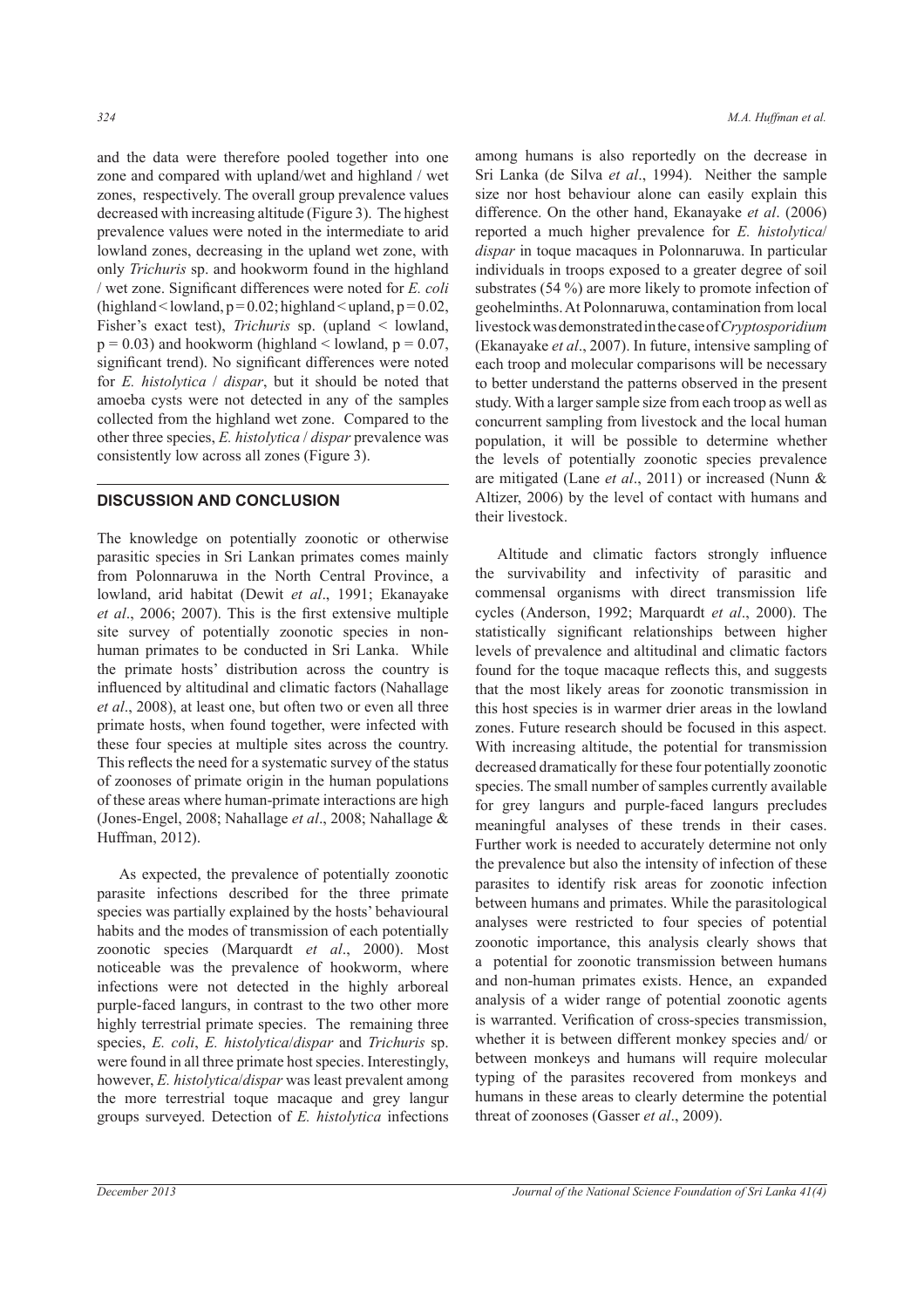#### **Acknowledgement**

Financial support provided by the Environment Research and Technology Development Fund (D-1007) of the Ministry of Environment, Japan, and the Japan Society for the Promotion of Science (JSPS) [Research Grants (C) 22580349 and (C) 23570120] are gratefully acknowledged.

### **REFERENCES**

- 1. Anderson R.C. (1992). *Nematode Parasites of Vertebrates - Their Development and Transmission*. C.A.B International, Wallingford, UK.
- 2. Beenaerts N., Pethiyagoda R., Ng P.K.L., Yeo D.C.J., Bex G.J., Bahir M.M. & Artois T. (2010). Phylogenetic diversity of Sri Lankan freshwater crabs and its implications for conservation. *Molecular Ecology* **19**:183 − 196.
- 3. Cooper N., Griffin R., Franz M., Omotayo M. & Nunn C.L. (2012). Phylogenetic host specificity and understanding parasite sharing in primates. *Ecology Letters* **15**(12): 1370 − 1377.
- 4. Crusz H. (1986). The vertebrates of Sri Lanka: endemism and other aspects. *Report of the Society for Research on Native Livestock* **11**: 65 − 80.
- 5. Daszak P., Cunningham A.A. & Hyatt A.D. (2000). Emerging infectious diseases of wildlife-threats to biodiversity and human health. *Science* **287**: 443 − 449.
- 6. Dela J. (2007). Seasonal food use strategies of *Semnopithecus vetulus nestor* at Panadura and Piliyandala, Sri Lanka. *International Journal of Primatology* **28**: 607 − 626.
- 7. Dewit I., Dittus W.P.J., Vercruysse J., Harris E.A. & Gibson D.I. (1991). Gastro-intestinal helminthes in a natural population of *Macaca sinica* and *Presbytis* spp. at Pollonaruwa, Sri Lanka. *Primates* **32**: 391 − 395.
- 8. de Silva N.R., de Silva H.J. & Jayapani V.P. (1994). Intestinal parasitoses in the Kandy area, Sri Lanka. *Southeast Asian Journal of Tropical Medicine and Public Health* **25**: 469 − 473.
- 9. Dissanaike A.S. (1993a). Parasitic zoonoses in Sri Lanka (Part I). *Ceylon Medical Journal* **38**: 150 − 154.
- 10. Dissanaike A.S. (1993b). Parasitic zoonoses in Sri Lanka (Part II). *Ceylon Medical Journal* **38**: 184 − 7.
- 11. Dissanaike A.S. (2002). Parasitic zoonoses in Sri Lanka: an update. *Ceylon Medical Journal* **47**: 46 − 47.
- 12. Edirisinghe J.S. & Kumaranrajan S.M. (1976). The first record of *Bertiella studeri* infection in a child from Sri Lanka. *Ceylon Medical Journal* **22**: 137 − 140.
- 13. Ekanayake D.K., Arulkanthan A., Horadagoda N.U., Sanjeewani G.K.M., Kieft R. & Dittus W.P.J. (2006). Prevalence of *Cryptosporidium* and other enteric parasites among wild non-human primates at Polonnaruwa, Sri Lanka. *American Journal of Tropical Medicine and Hygiene* **74**: 322 − 329.
- 14. Ekanayake D.K., Welch D.M., Kieft R., Hajduk S. & Dittus W.P.J. (2007). Transmission dynamics of *Cryptosporidium*

infection in a natural population of non-human primates at Polonnaruwa, Sri Lanka. *American Journal of Tropical Medicine and Hygiene* **77**: 818 − 822.

- 15. Gasser R.B., de Gruijter J.M. & Polderman A.M. (2009). The utility of molecular methods for elucidating primate–pathogen relationships-the *Oesophagostomum bifurcum* example. *Primate Parasite Ecology: The Dynamics and Study of Host–parasite Relationships* (eds. M.A. Huffman & C.A. Chapman), pp. 47 − 63. Cambridge University Press, Cambridge, UK.
- 16. Gunawardena K., Kumarendran B., Ebenezer R., Gunasingha M.S., Pathmeswaran A. & de Silva N. (2011). Soil-transmitted helminth infections among plantation sector schoolchildren in Sri Lanka: prevalence after years of preventive chemotherapy. *PLoS Neglected Tropical Diseases* **5**(9): e1341.
- 17. Huffman M.A. & Chapman C.A. (2009). *Primate Parasite Ecology: the Dynamics and Study of Host–parasite Relationships.* Cambridge University Press, Cambridge, UK.
- 18. Jones-Engel L., May C.C., Engel G.A., Schillaci M.A., Kyes K., Froelich J., Paputungan U. & Kyes R.C. (2004). Prevalence of enteric parasites in pet macaques in Sulawesi, Indonesia. *American Journal of Primatology* **62**: 71 − 82.
- 19. Jones-Engel L., May C.C., Engel G.A., Steinkraus K.A., Schillaci, M.A. Fuentes A., Rompis A., Chalise M.K., Aggimarangsee N., Feeroz M.M., Grant R., Allan J.S., Putra A., Wandia I.N., Watanabe R., Kuller L., Thongsawat S., Chaiwarith R., Kyes R.C. & Linial M.L. (2008). Diverse contexts of zoonotic transmission of simian foamy viruses in Asia. *Emerging Infectious Diseases* **14**: 1200 − 1208.
- 20. Karunaweera N.D., Ihalamulla R.L., Wickramathanthri H.K. & Lamahewage A. (2001). *Bertiella studeri*: a case of human infection. *Ceylon Journal of Medical Science* **44**: 23 − 24.
- 21. Lane K.E., Holley C., Hollocher H. & Fuentes A. (2011). The anthropogenic environment lessens the intensity and prevalence of gastrointestinal parasites in Balinese long-tailed macaques (*Macaca fascicularis*). *Primates* **52**: 117 − 128.
- 22. Marquardt W.E., Demaree R.S. & Grieve R.B. (2000). *Parasitology and Vector Biology,* 2nd edition. Harcourt Academic Press, MA, USA.
- 23. Molur S., Brandon-Jones D., Dittus W., Eudey A., Kumar A., Singh M., Feeroz M.M., Chalise M., Priya P. & Walker S. (2003). *Status of South Asian Primates: Conservation Assessment and Management Plan Report, Workshop Report*, 2003. Zoo Outreach Organization/CBSG-South Asia, Coimbatore, India.
- 24. Morawakkorala R.N., Senarathna A.M.R.D., de Alwis A.C.D. & Abeywardana S.P. (2006). Two cases of monkey tapeworm (*Bertiella studeri*) infestation from Sabaragamuwa Province. *Sri Lanka Journal of Child Health* **35**: 34 − 35.
- 25. Nahallage C.A.D., Huffman M.A., Kuruppu N. & Weerasingha T. (2008). Diurnal primates in Sri Lanka and peoples' perception of them. *Primate Conservation* **23**: 81 − 88.

*Journal of the National Science Foundation of Sri Lanka 41(4) December 2013*